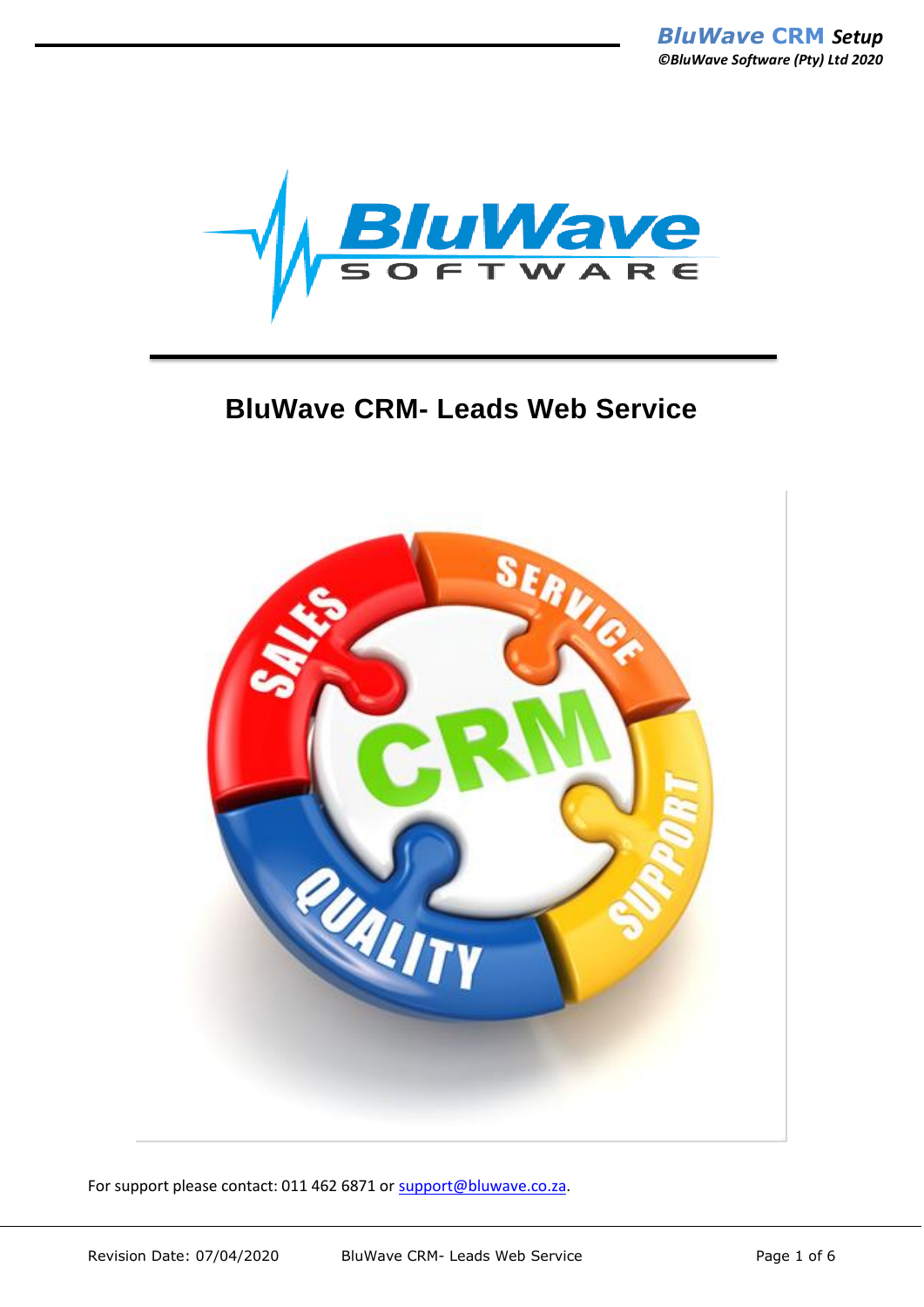# **Table of Contents**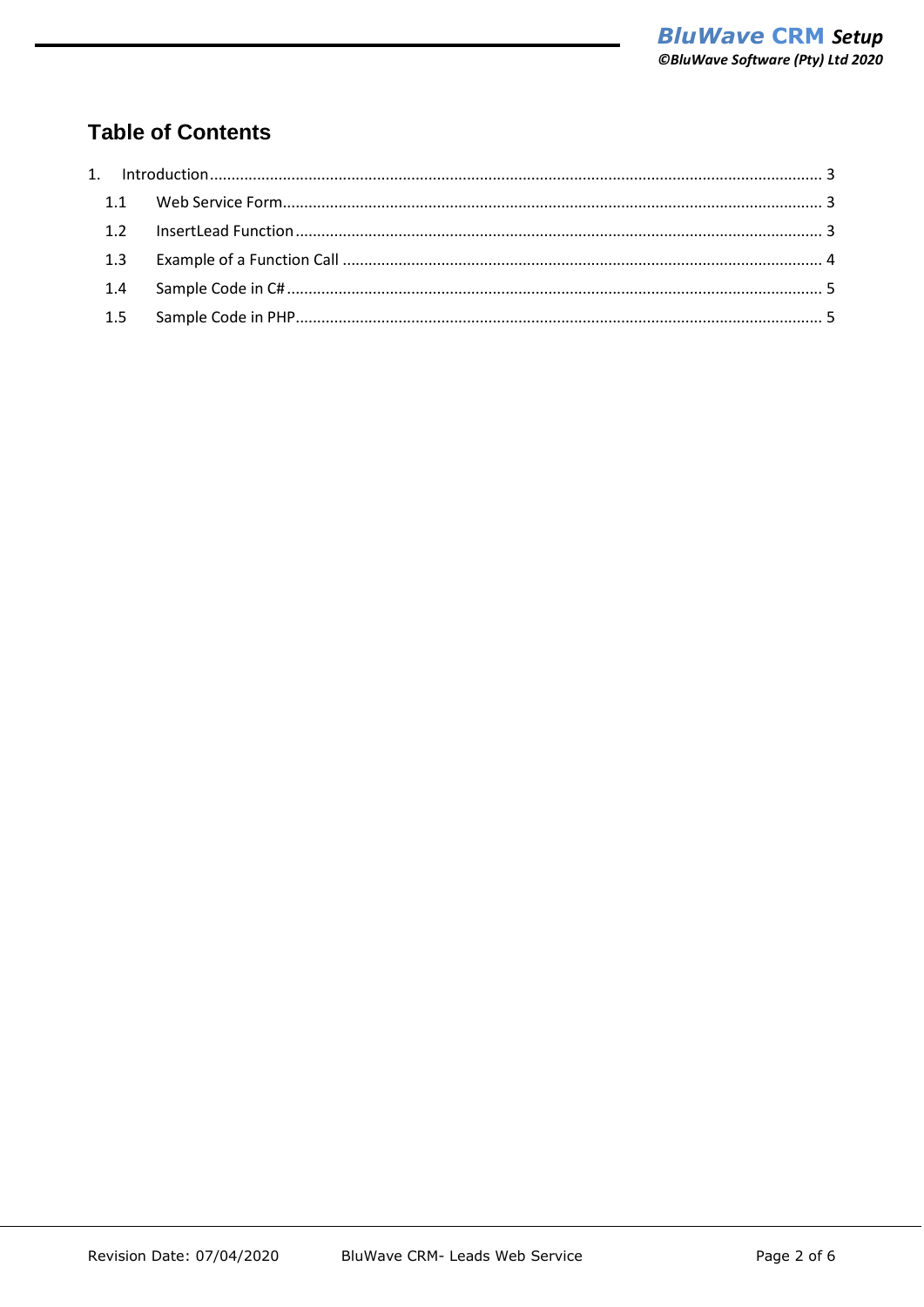### <span id="page-2-0"></span>**1. Introduction**

Leads coming from the customers' website can now be pushed through into the *BluWave CRM* via a Web Service that *BluWave CRM* provides.

Your web developer can use this interface to post leads from your website directly into *BluWave CRM*.

Your web developer can define the logic required to route leads to the relevant salesperson.

These leads will then be visible to the salesperson on the *BluWave CRM* home page. The **Leads** tab can be used to make the first contact with the lead and if qualified, the rep can use the **Add to Company List** button to transfer the lead to the **Company** tab automatically as prospect. From the **Companies** tab, the salesperson can then create activities and quote the client.

#### <span id="page-2-1"></span>**1.1 Web Service Form**

You need to reference the above Web Service from your web site in order to post leads to the *BluWave CRM* application.

To get a full description of the service, click on the link: <https://www.bluwavecrm.co.za/WebService/Service1.asmx>

#### <span id="page-2-2"></span>**1.2 InsertLead Function**

Below are the parameters that the function requires.

| $name =$         | type=    | <b>Notes</b>                                                                                                                                                            |
|------------------|----------|-------------------------------------------------------------------------------------------------------------------------------------------------------------------------|
| "CompanyGuid"    | "string" | Compulsory Parameter - Request from BluWave<br>Software. This parameter uniquely identifies your<br>company in Bluwave                                                  |
| "SalesStaffGuid" | "string" | Compulsory Parameter - Request from BluWave<br>Software. This parameter uniquely identifies a sales rep<br>within your company to whom the lead will be assigned<br>to. |
| "CompanyName"    | "string" | <b>Compulsory Parameter</b>                                                                                                                                             |
| "Title"          | "string" |                                                                                                                                                                         |
| "Initial"        | "string" |                                                                                                                                                                         |
| "FirstName"      | "string" | <b>Compulsory Parameter</b>                                                                                                                                             |
| "Surname"        | "string" | <b>Compulsory Parameter</b>                                                                                                                                             |
| "Designation"    | "string" |                                                                                                                                                                         |
| "CellNo"         | "string" |                                                                                                                                                                         |
| "TelNo"          | "string" |                                                                                                                                                                         |
| "FaxNo"          | "string" |                                                                                                                                                                         |
| "Email"          | "string" |                                                                                                                                                                         |
| "PostalAddress1" | "string" |                                                                                                                                                                         |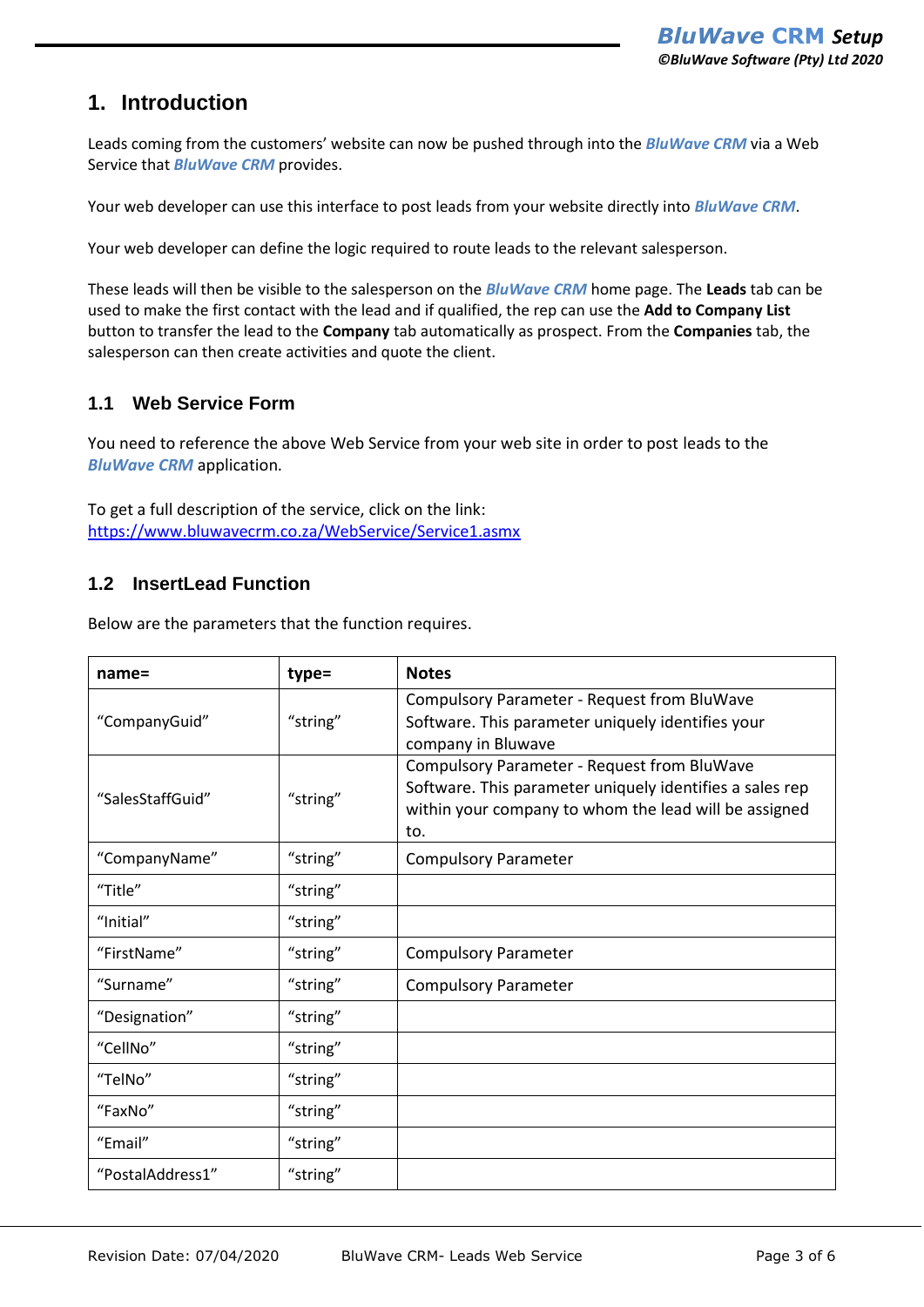| <b>©BluWave Software (Pty) Ltd 2020</b>                   |  |  |
|-----------------------------------------------------------|--|--|
|                                                           |  |  |
|                                                           |  |  |
|                                                           |  |  |
|                                                           |  |  |
| Default this to "AL" which is the Active Lead status code |  |  |
| in Bluwave under the Setup area.                          |  |  |
| You first need to set up a source code and description in |  |  |

| "PhysicalPostCode      | "string"   |                                                                                                                                                                                                                                                           |
|------------------------|------------|-----------------------------------------------------------------------------------------------------------------------------------------------------------------------------------------------------------------------------------------------------------|
| "PhysicalCountry"      | "string"   |                                                                                                                                                                                                                                                           |
| "Status"               | "string"   | Default this to "AL" which is the Active Lead status code<br>in Bluwave under the Setup area.                                                                                                                                                             |
| "Source"               | "string"   | You first need to set up a source code and description in<br>Bluwave under the Setup area. You then need to pass the<br>source code as the parameter. By default, the source with<br>the description "Website" with the code "Ws" is added to<br>BluWave. |
| "NoOfEmployees"        | "int"      |                                                                                                                                                                                                                                                           |
| "Industry"             | "string"   | You first need to set up an industry code and description<br>in Bluwave under the Setup area. You then need to pass<br>the industry code as the parameter.                                                                                                |
| "Notes"                | "string"   |                                                                                                                                                                                                                                                           |
| "Rating"               | "string"   |                                                                                                                                                                                                                                                           |
| "User defined field 1" | "double"   |                                                                                                                                                                                                                                                           |
| "User defined field 2" | "double"   |                                                                                                                                                                                                                                                           |
| "User defined field 3" | "datetime" |                                                                                                                                                                                                                                                           |
| "User defined field 4" | "string"   |                                                                                                                                                                                                                                                           |
| "User defined field 5" | "string"   |                                                                                                                                                                                                                                                           |
| "User defined field 6" | "string"   |                                                                                                                                                                                                                                                           |

## <span id="page-3-0"></span>**1.3 Example of a Function Call**

"PostalAddress2" "string"

"PostalAddress3" "string"

InsertLead("018F998A-40A0-4CC3-9A0F-21DC56BE7566","1F94F1B1-BDF0-4116-9121- 298D6103C247","InsertedViaWebService","Mr","D","Denzil","Govender","CEO","072216903 7","0114625423","0114625423","Denzil@thirdwave.co.za","101 Eastbound Avenue","Bryanston","Johannesburg","4098","ZA","101 EastboundAvenue","Bryanston","Johannesburg","4098","ZA","QC","WEB",3,"Chemicals","This entry was inserted via WebService",5,0,0,20/03/2012,"","","");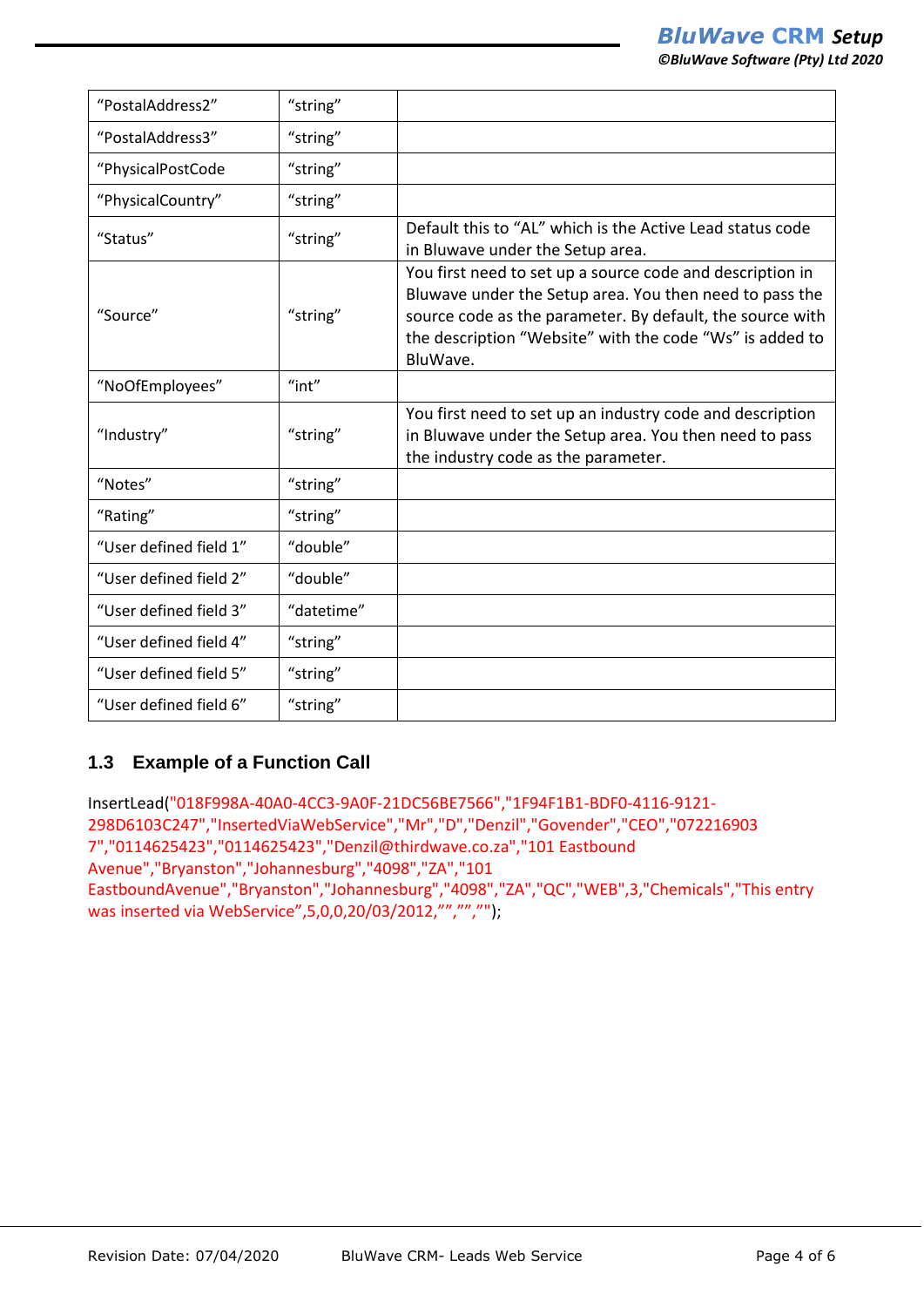#### <span id="page-4-0"></span>**1.4 Sample Code in C#**

Add a web reference to:<https://www.bluwavecrm.co.za/WebService/Service1.asmx>

LeadWebService.Service1 LeadService = new LeadWebService.Service1();

```
try
        {
        LeadService.InsertLead(Tenant.ToString(), TenantID.ToString(), this.company.Text.ToString(), "", "", 
        this.firstname.Text, this.surname.Text, this.jobtitle.Text, this.contact.Text, this.contact.Text, "", 
        this.email.Text, "", "", "", "", "", "", "", "", "", "", "AL", "WLS", NoE, "", this.province.Value.ToString(),
        "AP", NoEmploy, 0, DateTime.Now, "", "", "");
        }
catch
        {
                throw;
        }
```
#### <span id="page-4-1"></span>**1.5 Sample Code in PHP**

}

```
$insert=array("CompanyGuid"=>"7DCA1024-9DDB-****-9AA1-5B7B2E230D11",
       "SalesStaffGuid"=>"0ADFF2D5-8E93-****-9511-FDC47F276687",
       "CompanyName"=>$Company,
       "Title" =>"0",
       "Initial" =>"0",
       "FirstName" =>$name,
       "Surname" =>$name,
       "Designation" =>"0",
       "CellNo" =>$number,
       "TelNo" =>$number,
       "FaxNo" =>"0",
       "Email" =>$email,
       "PostalAddress1" =>"0",
       "PostalAddress2" =>$town,
       "PostalAddress3" =>$province,
       "PostCode" =>"0",
       "PostalCountry" =>"ZA",
       "PhysicalAddress1"=>"0",
       "PhysicalAddress2" =>$town,
       "PhysicalAddress3" =>$province,
       "PhysicalPostCode" =>"0",
       "PhysicalCountry" =>"ZA",
       "Status" =>"AL",
       "Source" =>"WEB",
       "NoOfEmployees" =>0,
       "Industry" =>"0",
       "Notes" =>$product,
       "Rating" =>"0",
       "UDF1" =>0,
       "UDF2" =>0,
       "UDF3" =>date('Y-m-d'),
       "UDF4" =>"0",
```
"UDF5" =>"0",